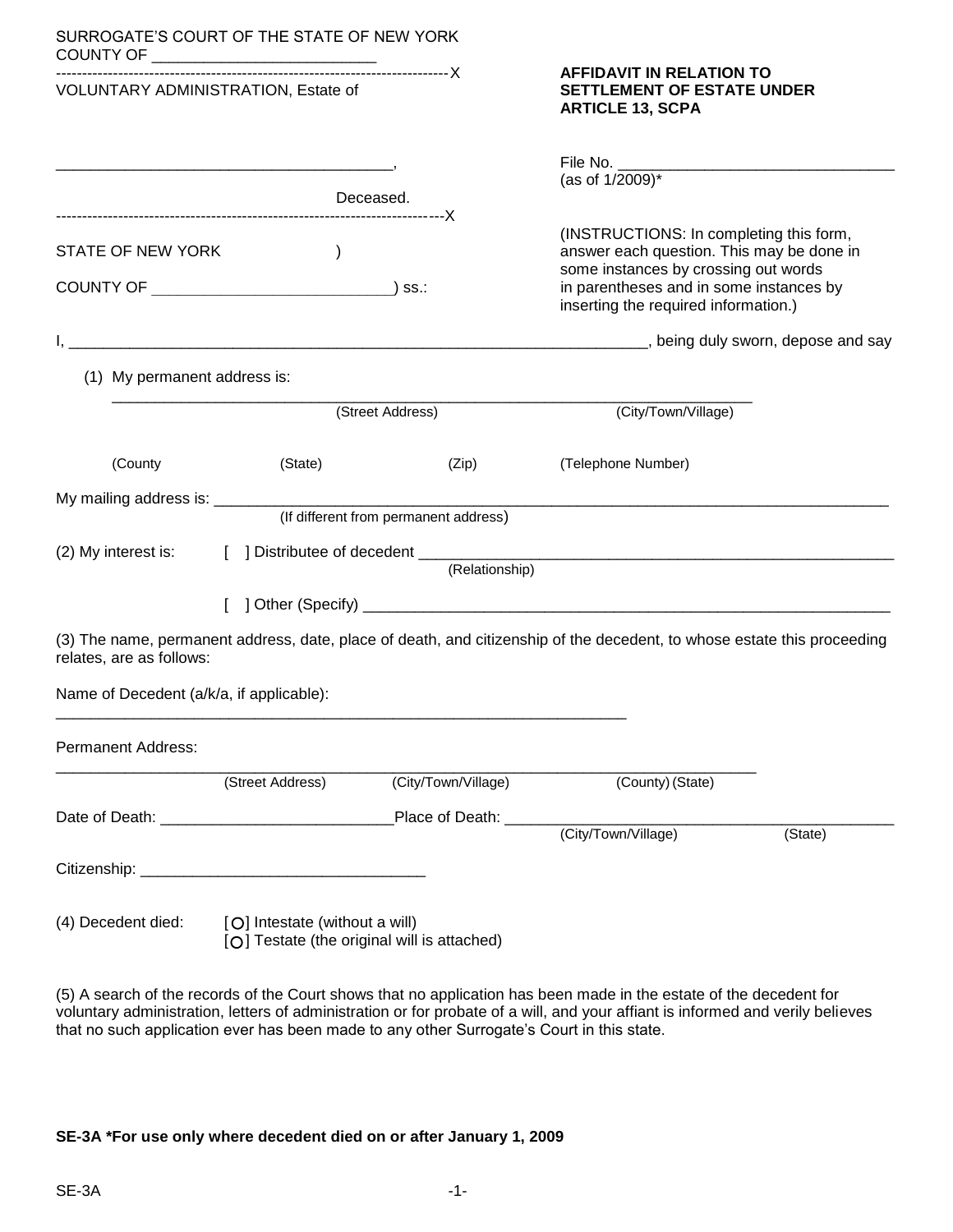(6) The names and addresses of the decedent's distributees under New York law, including non-marital children and descendants of predeceased non-marital children, and their relationships to the decedent, are as follows: (If more space is needed, add a sheet of paper)

| <b>Name</b> | Post Office<br>Address (Including Zip) | Relationship<br>Indicate if non-marital) |
|-------------|----------------------------------------|------------------------------------------|
|             |                                        |                                          |
|             |                                        |                                          |
|             |                                        |                                          |

(7) (If decedent had a will) The names and addresses of all beneficiaries in the will of the decedent filed herewith are as follows: (If more space is needed, add a sheet of paper)

| <b>Name</b> | Post Office<br><b>Address (Including Zip)</b> | <b>Bequest</b> |
|-------------|-----------------------------------------------|----------------|
|             |                                               |                |
|             |                                               |                |

8) The value of the entire personal property, wherever located, of the decedent, exclusive of joint bank accounts, trust accounts, U.S. savings bonds POD (payable on death), and jointly owned personal property, or property exempt under the EPTL §5-3.1, **does not exceed \$30,000.00.**

9) The following, exclusive of joint bank accounts, trust accounts, U.S. savings bonds POD (payable on death), and jointly owned personal property, or property exempt under EPTL §5-3.1, is a complete list of all personal property owned by the decedent, either standing in his/her own name or owned by him/her beneficially and including items of value in any safe deposit box. (If more space is needed, add a sheet of paper)

 $\overline{\phantom{a}}$  , and the contribution of the contribution of the contribution of the contribution of the contribution of the contribution of the contribution of the contribution of the contribution of the contribution of the

 $\overline{\phantom{a}}$  , and the contribution of the contribution of the contribution of the contribution of the contribution of the contribution of the contribution of the contribution of the contribution of the contribution of the

 $\frac{1}{2}$  ,  $\frac{1}{2}$  ,  $\frac{1}{2}$  ,  $\frac{1}{2}$  ,  $\frac{1}{2}$  ,  $\frac{1}{2}$  ,  $\frac{1}{2}$  ,  $\frac{1}{2}$  ,  $\frac{1}{2}$  ,  $\frac{1}{2}$  ,  $\frac{1}{2}$  ,  $\frac{1}{2}$  ,  $\frac{1}{2}$  ,  $\frac{1}{2}$  ,  $\frac{1}{2}$  ,  $\frac{1}{2}$  ,  $\frac{1}{2}$  ,  $\frac{1}{2}$  ,  $\frac{1$ 

| <b>Items of Personal Property</b> |  |
|-----------------------------------|--|
| <b>Separately Listed</b>          |  |

**Value of Each Item** 

**TOTAL \$**